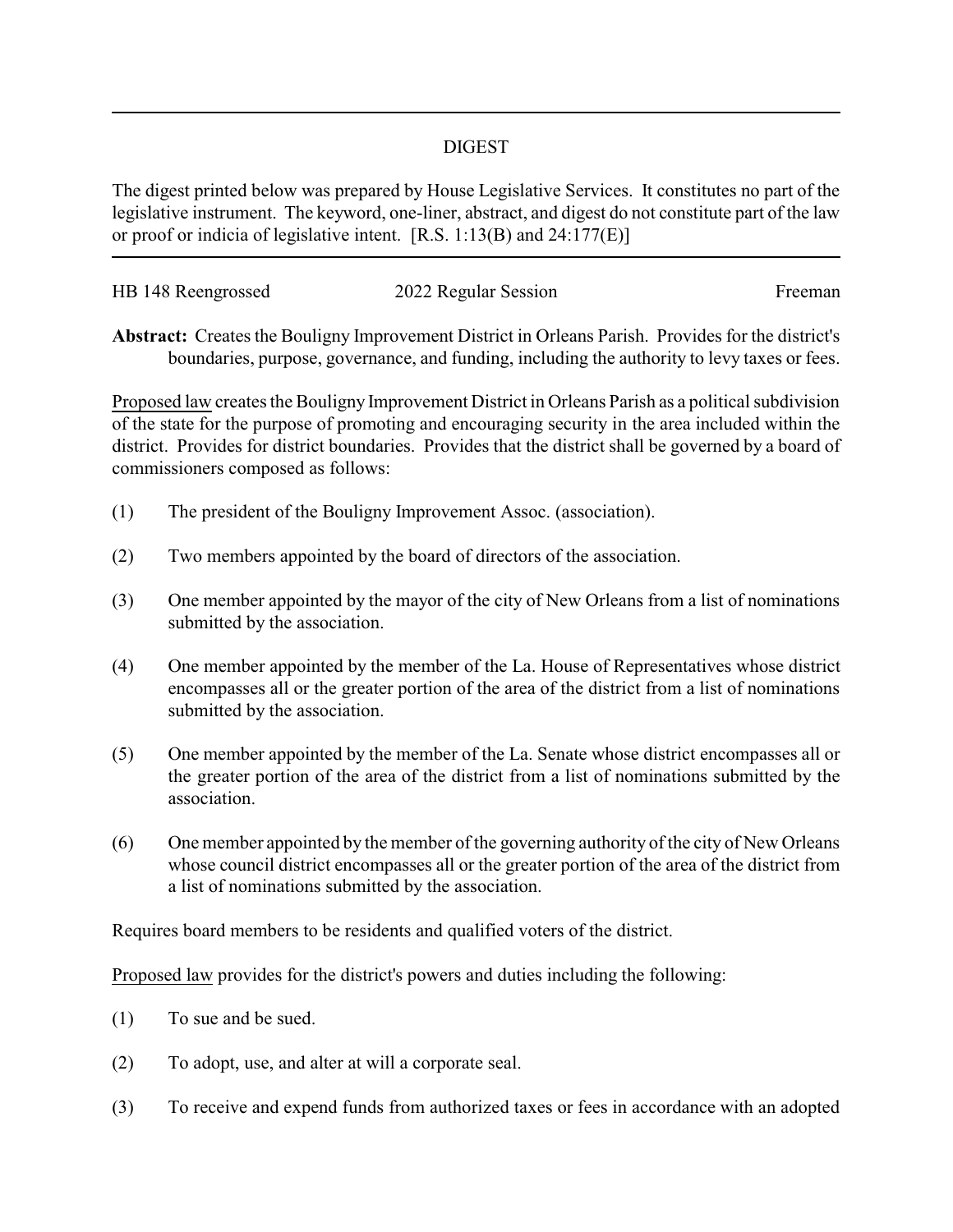budget.

- (4) To enter into contracts with individuals or entities, private or public for the provision of security patrols in the district.
- (5) To purchase items or supplies which the board deems instrumental in achieving the purpose of the district.
- (6) To acquire, lease, insure, and sell real property within its boundaries in accordance with district plans.

Proposed law requires the board to prepare a plan(s) specifying the public improvements, facilities, and services proposed to be furnished, constructed, or acquired for the district. Further requires that the plan include:

- (1) An estimate of the annual and aggregate cost of acquiring, constructing, or providing the services, improvements, or facilities.
- (2) An estimate of the aggregate number of mills required to be levied in\each year on the taxable real property within the district in order to provide the funds required for the implementation or effectuation of the plan for furnishing the services specified and for capital improvements, or both.

Proposed law authorizes the governing authority of the city of New Orleans to levy and collect special taxes or fees within the district not to exceed 20 mills or fees on all taxable real property within the district, subject to voter approval. Provides that the taxes or fees shall be levied for a term not to exceed eight years, but authorizes renewal of the taxes or fees, subject to voter approval. Provides that the amount of the tax or fee shall be as provided by a resolution of the board. Proposed law prohibits the levy of taxes or fees on any parcel whose owner qualifies for the property tax special assessment level as provided by the state constitution (Const. Art. VII,  $\S18(G)(1)$ )

Proposed law requires that the taxes or fees be levied and collected in the same manner and at the same time as all other ad valorem taxes on property subject to taxation by the city. Authorizes the city to retain 1% of the amount collected.

Proposed law provides that any additional security patrols, public or private, provided by the district shall be supplemental to and not in lieu of personnel and services provided in the district by the New Orleans Police Department.

Effective upon signature of governor or lapse of time for gubernatorial action.

(Adds R.S. 33:9091.27)

Summary of Amendments Adopted by House